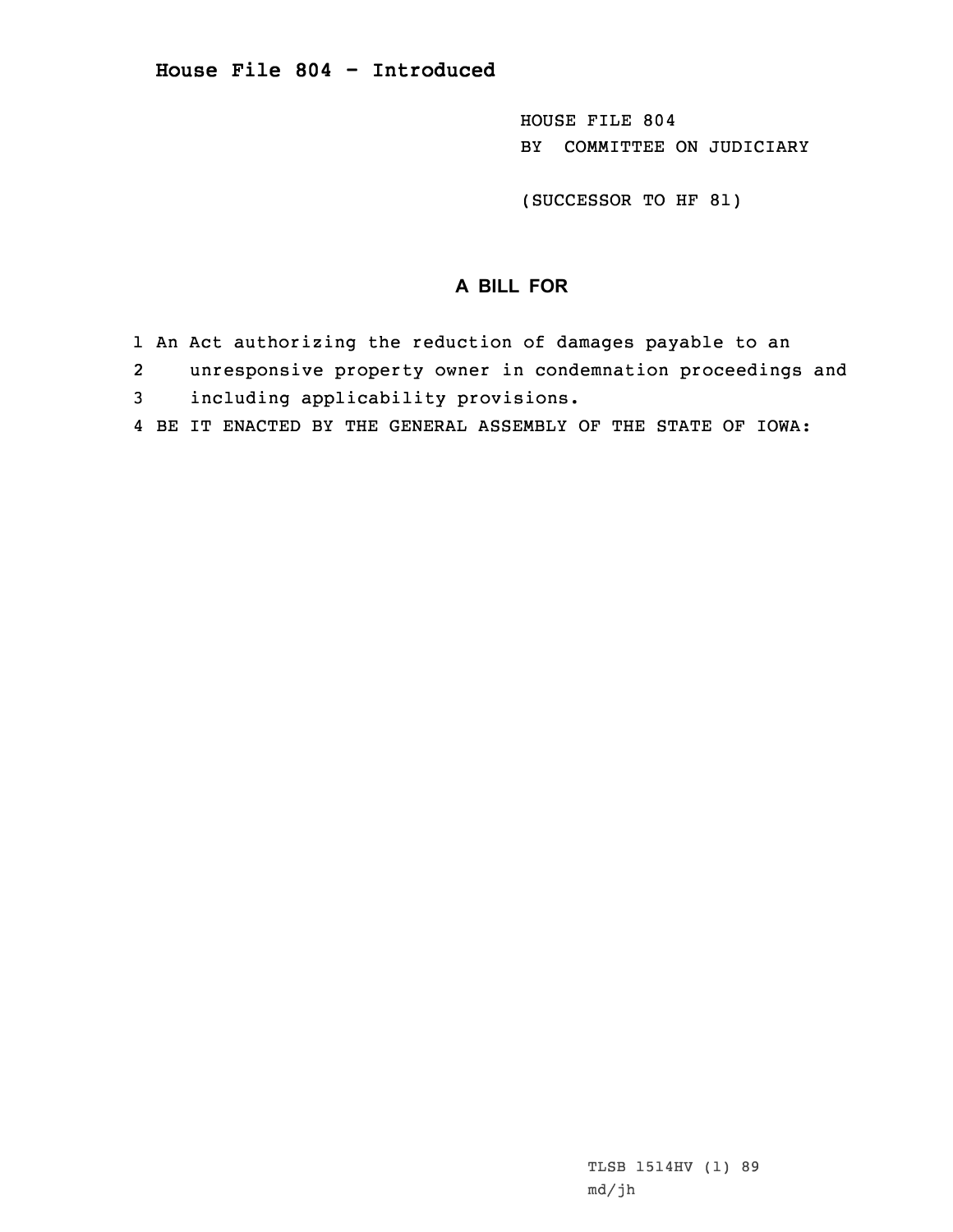1 Section 1. Section 6B.33, Code 2021, is amended to read as 2 follows:

3 **6B.33 Costs and attorney fees.**

4 1. The acquiring agency shall pay all costs of the assessment made by the commissioners and reasonable attorney fees and costs, including the reasonable cost of one appraisal, incurred by the condemnee as determined by the commissioners if the award of the commissioners exceeds one hundred ten percent of the final offer of the applicant prior to condemnation. The condemnee shall submit an application for fees and costs prior to adjournment of the final meeting of the compensation commission held on the matter. The acquiring agency shall file with the sheriff an affidavit setting forth the most recent offer made to the person whose property is sought to be condemned. Members of such commissions shall receive <sup>a</sup> per diem of two hundred dollars and actual and necessary expenses incurred in the performance of their official duties. The acquiring agency shall reimburse the county sheriff for the per diem and expense amounts paid by the sheriff to the members. The acquiring agency shall reimburse the owner for the expenses the owner incurred for recording fees, penalty costs for full or partial prepayment of any preexisting recorded mortgage entered into in good faith encumbering the property, and for similar expenses incidental to conveying the property to the acquiring agency. The acquiring agency shall also pay all costs occasioned by the appeal, including reasonable attorney fees and the reasonable cost incurred by the property owner for one appraisal to be taxed by the court, unless on the trial thereof the same or <sup>a</sup> lesser amount of damages is awarded than was allowed by the tribunal from which the appeal was taken. 2. If the acquiring agency satisfies the requirements of section 6B.57 relating to providing the notices and documents required under this chapter, and the property owner fails to timely respond to all, but not less than two, such notices, documents, or other correspondence from the acquiring agency,

> LSB 1514HV (1) 89  $md/jh$   $1/2$

-1-